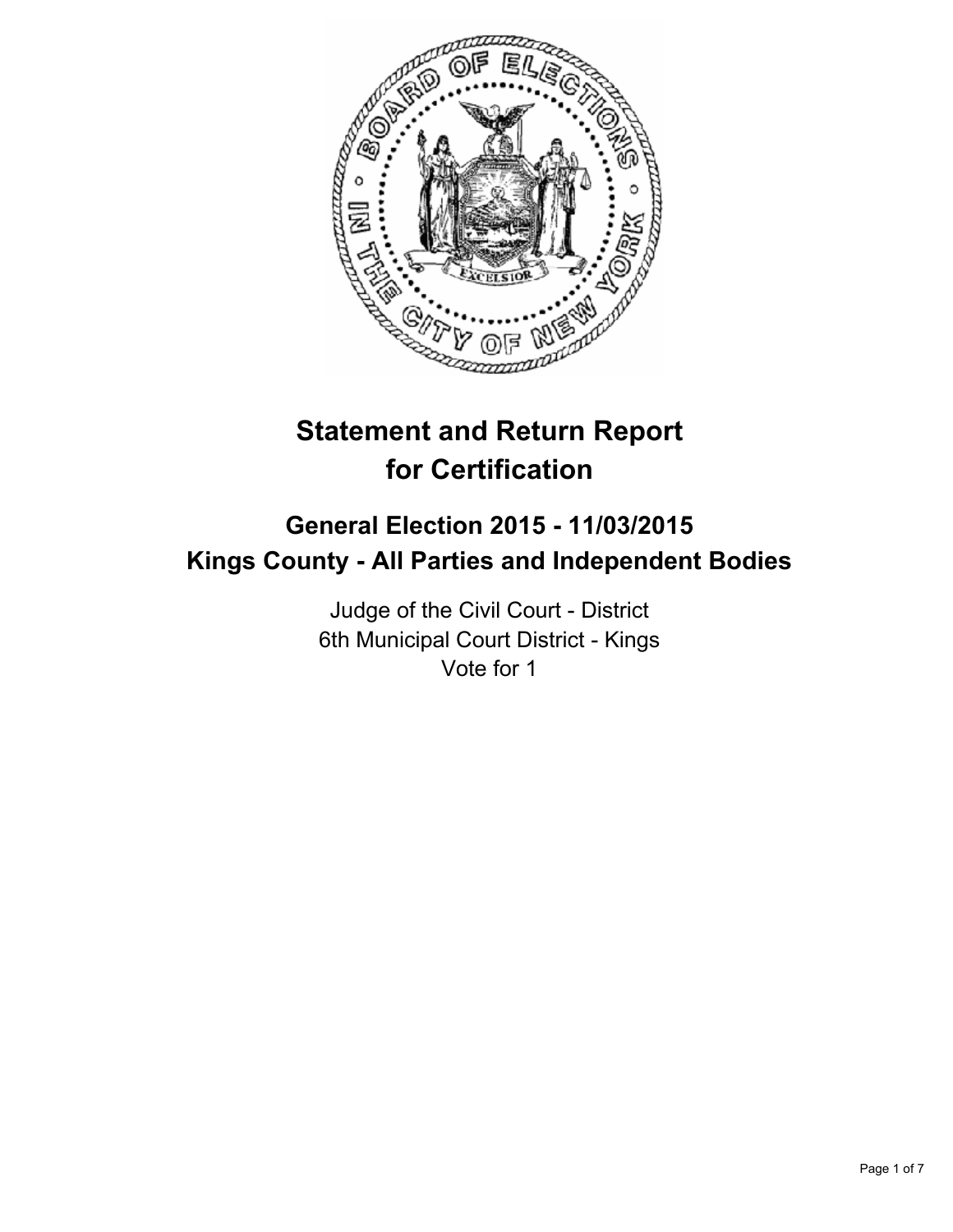

| <b>PUBLIC COUNTER</b>                                    | 177 |
|----------------------------------------------------------|-----|
| <b>EMERGENCY</b>                                         | 0   |
| ABSENTEE/MILITARY                                        | 12  |
| AFFIDAVIT                                                | 4   |
| <b>Total Ballots</b>                                     | 193 |
| Less - Inapplicable Federal/Special Presidential Ballots | 0   |
| <b>Total Applicable Ballots</b>                          | 193 |
| MICHAEL GERSTEIN (DEMOCRATIC)                            | 159 |
| EZRA OGOREK (WRITE-IN)                                   |     |
| <b>Total Votes</b>                                       | 160 |
| Unrecorded                                               | 33  |

#### **Assembly District 42**

| <b>PUBLIC COUNTER</b>                                    | 2,593           |
|----------------------------------------------------------|-----------------|
| <b>EMERGENCY</b>                                         | 0               |
| ABSENTEE/MILITARY                                        | 119             |
| <b>AFFIDAVIT</b>                                         | 37              |
| <b>Total Ballots</b>                                     | 2,749           |
| Less - Inapplicable Federal/Special Presidential Ballots | 0               |
| <b>Total Applicable Ballots</b>                          | 2,749           |
| MICHAEL GERSTEIN (DEMOCRATIC)                            | 2,216           |
| AARROM LUTZ-KINDY (WRITE-IN)                             | 1               |
| FELIX BILANOW (WRITE-IN)                                 | 1               |
| IRIRIS ISELA ISAAC (WRITE-IN)                            | 1               |
| ISIRIS ISELA ISAAC (WRITE-IN)                            | 1               |
| MELANIE BROWN (WRITE-IN)                                 | 1               |
| SAM LEWIS (WRITE-IN)                                     | 1               |
| SCULI FEDERMAN (WRITE-IN)                                | 1               |
| THURGOOD MARSHALL (WRITE-IN)                             | 1               |
| UNATTRIBUTABLE WRITE-IN (WRITE-IN)                       | 12 <sup>°</sup> |
| <b>Total Votes</b>                                       | 2,236           |
| Unrecorded                                               | 513             |

| <b>PUBLIC COUNTER</b>                                    | 1,652 |
|----------------------------------------------------------|-------|
| <b>EMERGENCY</b>                                         | 0     |
| ABSENTEE/MILITARY                                        | 66    |
| AFFIDAVIT                                                | 13    |
| <b>Total Ballots</b>                                     | 1,731 |
| Less - Inapplicable Federal/Special Presidential Ballots | 0     |
| <b>Total Applicable Ballots</b>                          | 1,731 |
| MICHAEL GERSTEIN (DEMOCRATIC)                            | 1,361 |
| ISIRIS ISELA ISAAC (WRITE-IN)                            | 4     |
| LINCOLN RESTHER (WRITE-IN)                               |       |
| OMAR GONZALEZ PAGAN (WRITE-IN)                           | 1     |
| UNATTRIBUTABLE WRITE-IN (WRITE-IN)                       | 3     |
| <b>Total Votes</b>                                       | 1,370 |
| Unrecorded                                               | 361   |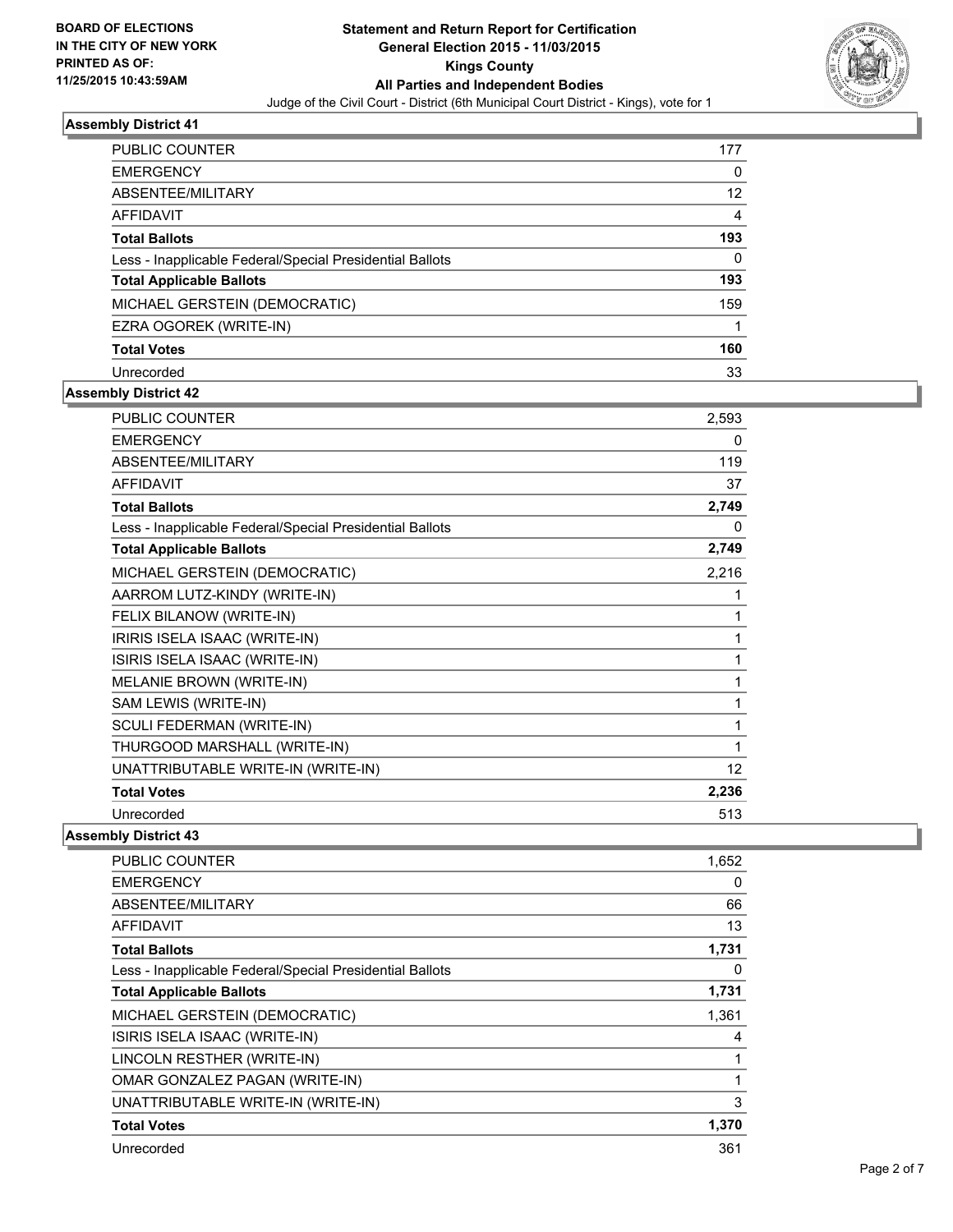

| <b>PUBLIC COUNTER</b>                                    | 1,571          |
|----------------------------------------------------------|----------------|
| <b>EMERGENCY</b>                                         | 0              |
| ABSENTEE/MILITARY                                        | 70             |
| <b>AFFIDAVIT</b>                                         | 10             |
| <b>Total Ballots</b>                                     | 1,651          |
| Less - Inapplicable Federal/Special Presidential Ballots | 0              |
| <b>Total Applicable Ballots</b>                          | 1,651          |
| MICHAEL GERSTEIN (DEMOCRATIC)                            | 1,401          |
| BENJAMIN DEPTITER (WRITE-IN)                             | 1              |
| <b>BRIAN CHRISTENSEN (WRITE-IN)</b>                      | 1              |
| CHRISTOPHER G. REID ESQ (WRITE-IN)                       | 1              |
| DAKOR GARDNER (WRITE-IN)                                 | 1              |
| DENISE WATSON (WRITE-IN)                                 | $\mathbf{1}$   |
| FOGGY NELSON (WRITE-IN)                                  | $\mathbf{1}$   |
| <b>GENE RUSSIANOFF (WRITE-IN)</b>                        | 1              |
| ISIRIS ISELA ISAAC (WRITE-IN)                            | $\overline{2}$ |
| JEANNE S JAMES (WRITE-IN)                                | 1              |
| JUDITH SHEINDLIN (WRITE-IN)                              | $\mathbf{1}$   |
| LILA GOLD (WRITE-IN)                                     | 1              |
| MARION CONNERDA SILVEIRA (WRITE-IN)                      | $\mathbf{1}$   |
| REBECCA RUTH BENJAMIN (WRITE-IN)                         | $\mathbf{1}$   |
| ROBERT CURRY SMITHSON (WRITE-IN)                         | 1              |
| STEVEN E. SHOVERS (WRITE-IN)                             | 1              |
| UNATTRIBUTABLE WRITE-IN (WRITE-IN)                       | 8              |
| <b>Total Votes</b>                                       | 1,425          |
| Unrecorded                                               | 226            |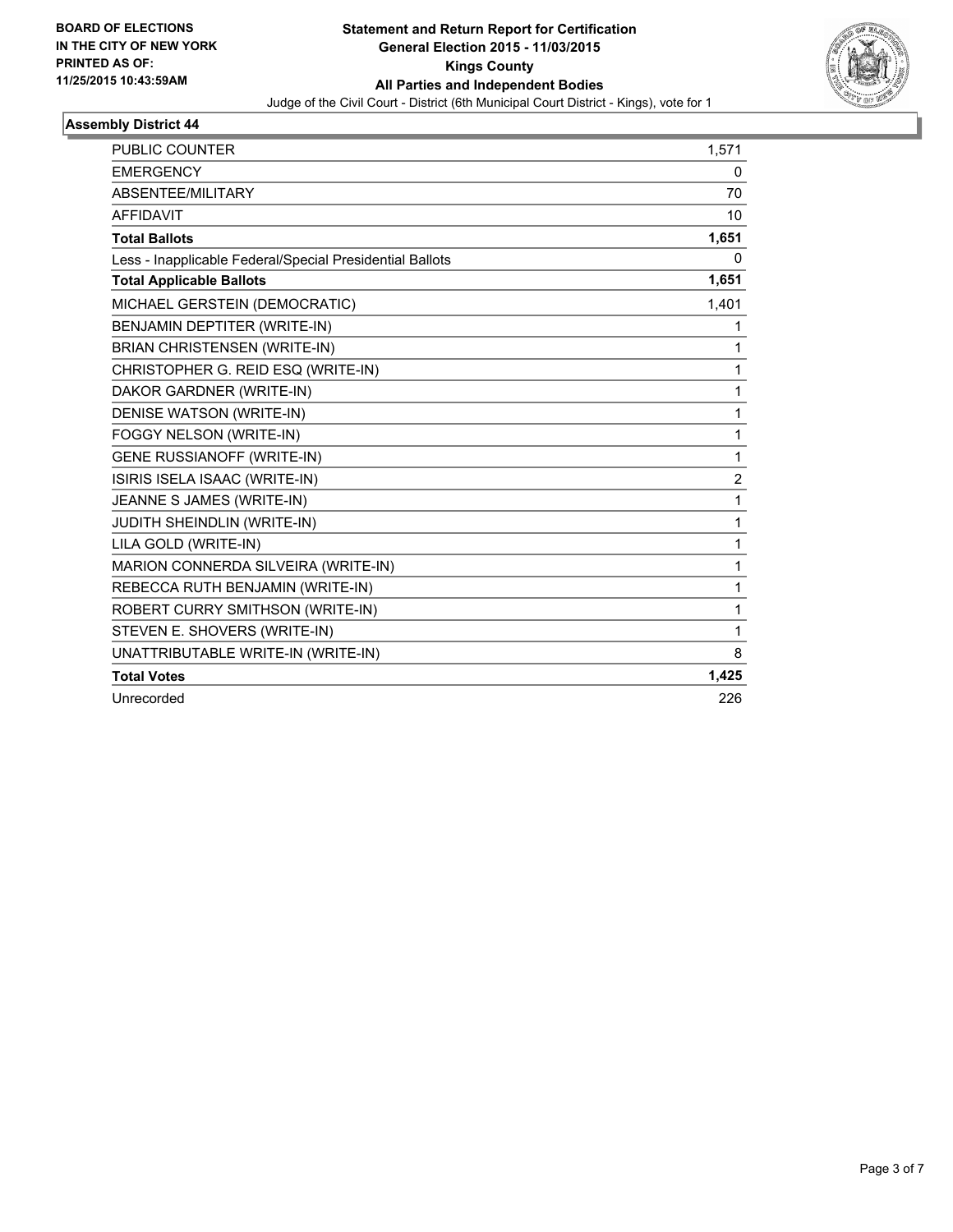

| <b>PUBLIC COUNTER</b>                                    | 411            |
|----------------------------------------------------------|----------------|
| <b>EMERGENCY</b>                                         | 0              |
| ABSENTEE/MILITARY                                        | 31             |
| <b>AFFIDAVIT</b>                                         | 4              |
| <b>Total Ballots</b>                                     | 446            |
| Less - Inapplicable Federal/Special Presidential Ballots | 0              |
| <b>Total Applicable Ballots</b>                          | 446            |
| MICHAEL GERSTEIN (DEMOCRATIC)                            | 345            |
| DAVID STOROBIN (WRITE-IN)                                | 1              |
| DONALD TRUMP (WRITE-IN)                                  | $\overline{2}$ |
| IAN D. GIRSHEK (WRITE-IN)                                | $\overline{2}$ |
| ISIRIS ISELA ISAAC (WRITE-IN)                            | 1              |
| MIRABEL SHEA (WRITE-IN)                                  | 1              |
| SHMUEL KORODNY (WRITE-IN)                                | 1              |
| SIMCHA FELDER (WRITE-IN)                                 | 1              |
| TED CRUZ (WRITE-IN)                                      | 1              |
| UNATTRIBUTABLE WRITE-IN (WRITE-IN)                       | 5              |
| YISROEL ZIEGLER (WRITE-IN)                               | 1              |
| ZEU WOLLMEN (WRITE-IN)                                   | 1              |
| <b>Total Votes</b>                                       | 362            |
| Unrecorded                                               | 84             |

| <b>PUBLIC COUNTER</b>                                    | 664 |
|----------------------------------------------------------|-----|
| <b>EMERGENCY</b>                                         | 0   |
| ABSENTEE/MILITARY                                        | 31  |
| <b>AFFIDAVIT</b>                                         | 2   |
| <b>Total Ballots</b>                                     | 697 |
| Less - Inapplicable Federal/Special Presidential Ballots | 0   |
| <b>Total Applicable Ballots</b>                          | 697 |
| MICHAEL GERSTEIN (DEMOCRATIC)                            | 618 |
| ISIRIS ISELA ISAAC (WRITE-IN)                            | 1   |
| JENNIFER LEVY (WRITE-IN)                                 | 1   |
| MICHAEL P. MIRANDA (WRITE-IN)                            | 1   |
| MILDRED WHALEN (WRITE-IN)                                | 1   |
| STEVEN E. SHOVERS (WRITE-IN)                             | 1   |
| TEAGAN PARISH (WRITE-IN)                                 | 1   |
| <b>Total Votes</b>                                       | 624 |
| Unrecorded                                               | 73  |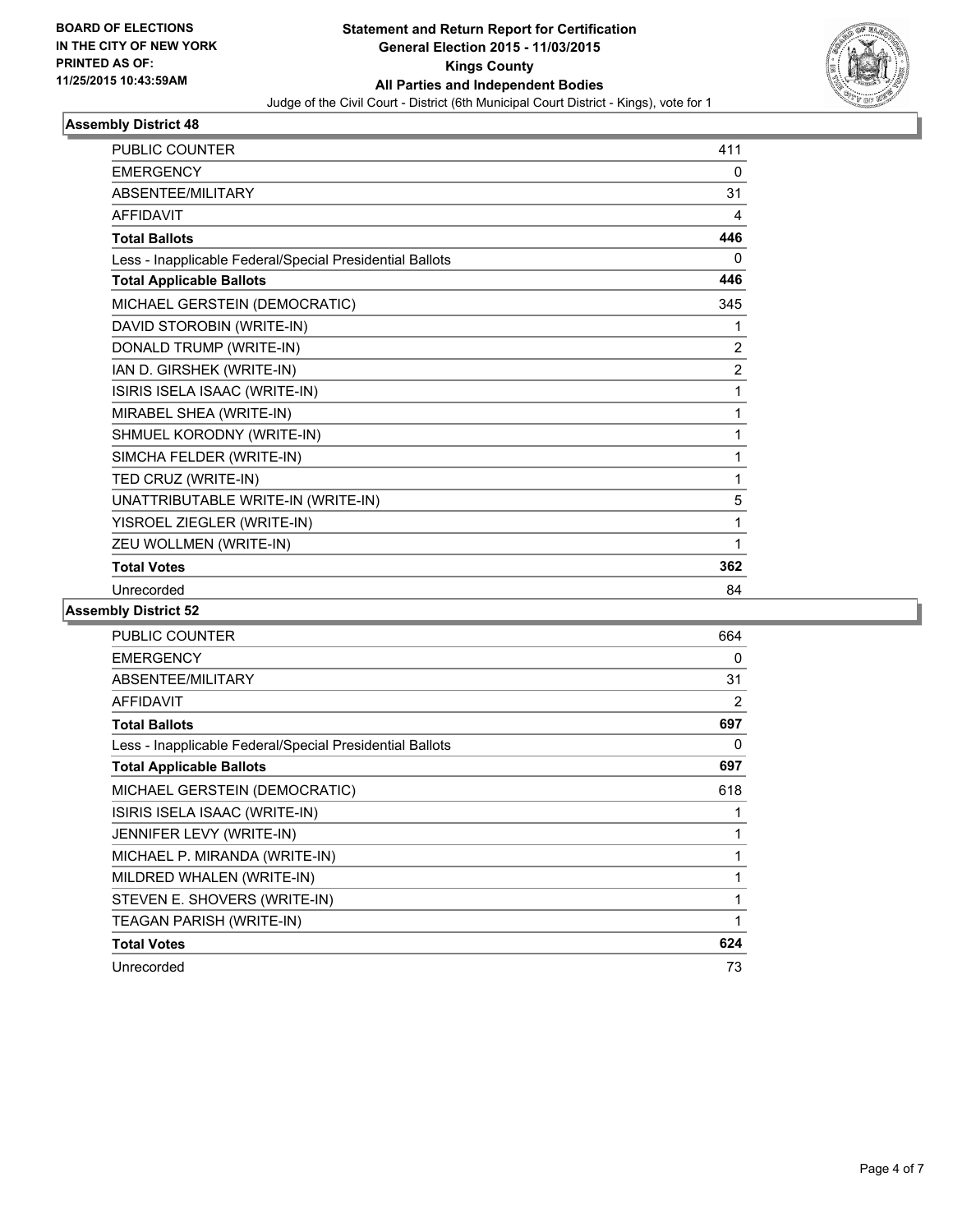

| <b>PUBLIC COUNTER</b>                                    | 1,507          |
|----------------------------------------------------------|----------------|
| <b>EMERGENCY</b>                                         | 0              |
| ABSENTEE/MILITARY                                        | 93             |
| <b>AFFIDAVIT</b>                                         | 18             |
| <b>Total Ballots</b>                                     | 1,618          |
| Less - Inapplicable Federal/Special Presidential Ballots | 0              |
| <b>Total Applicable Ballots</b>                          | 1,618          |
| MICHAEL GERSTEIN (DEMOCRATIC)                            | 1,306          |
| EDWARD SNEWDEN (WRITE-IN)                                | 1              |
| <b>GREG KELLY (WRITE-IN)</b>                             | 1              |
| HAL F. PHILLIPS (WRITE-IN)                               | 1              |
| ISIRIS ISELA ISAAC (WRITE-IN)                            | $\mathbf{1}$   |
| JAMES KALB (WRITE-IN)                                    | $\mathbf{1}$   |
| JEAN MERRILL (WRITE-IN)                                  | $\mathbf{1}$   |
| PETER THOMAS (WRITE-IN)                                  | $\mathbf{1}$   |
| PREET BHARARA (WRITE-IN)                                 | $\mathbf{1}$   |
| RACHEL WOLTHER (WRITE-IN)                                | $\mathbf{1}$   |
| RAFAEL FLORES (WRITE-IN)                                 | $\mathbf 1$    |
| SHARON CLARKE (WRITE-IN)                                 | $\mathbf{1}$   |
| SHAWNDYA L. SIMPSON (WRITE-IN)                           | $\mathbf{1}$   |
| THOMAS LONG (WRITE-IN)                                   | 1              |
| UNATTRIBUTABLE WRITE-IN (WRITE-IN)                       | $\overline{7}$ |
| <b>Total Votes</b>                                       | 1,326          |
| Unrecorded                                               | 292            |

| <b>PUBLIC COUNTER</b>                                    | 255 |
|----------------------------------------------------------|-----|
| <b>EMERGENCY</b>                                         | 0   |
| ABSENTEE/MILITARY                                        | 9   |
| <b>AFFIDAVIT</b>                                         | 3   |
| <b>Total Ballots</b>                                     | 267 |
| Less - Inapplicable Federal/Special Presidential Ballots | 0   |
| <b>Total Applicable Ballots</b>                          | 267 |
| MICHAEL GERSTEIN (DEMOCRATIC)                            | 203 |
| RICHARD FRANK HURLEY (WRITE-IN)                          |     |
| <b>Total Votes</b>                                       | 204 |
| Unrecorded                                               | 63  |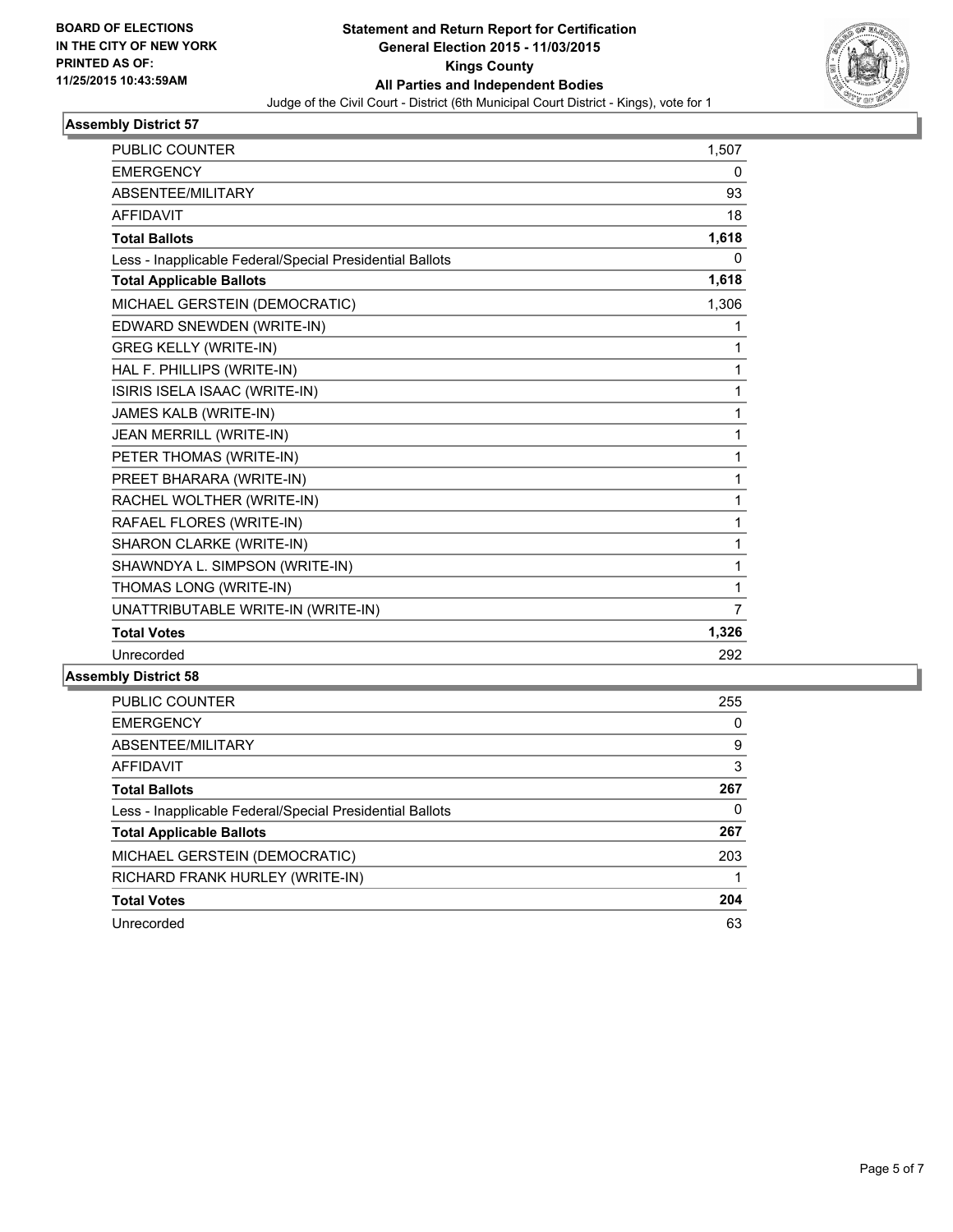

### **Total for Judge of the Civil Court - District (6th Municipal Court District - Kings) - Kings County**

| PUBLIC COUNTER                                           | 8,830       |
|----------------------------------------------------------|-------------|
| <b>EMERGENCY</b>                                         | 0           |
| ABSENTEE/MILITARY                                        | 431         |
| AFFIDAVIT                                                | 91          |
| Total Ballots                                            | 9,352       |
| Less - Inapplicable Federal/Special Presidential Ballots | 0           |
| <b>Total Applicable Ballots</b>                          | 9,352       |
| MICHAEL GERSTEIN (DEMOCRATIC)                            | 7,609       |
| AARROM LUTZ-KINDY (WRITE-IN)                             | 1           |
| BENJAMIN DEPTITER (WRITE-IN)                             | 1           |
| <b>BRIAN CHRISTENSEN (WRITE-IN)</b>                      | 1           |
| CHRISTOPHER G. REID ESQ (WRITE-IN)                       | 1           |
| DAKOR GARDNER (WRITE-IN)                                 | 1           |
| DAVID STOROBIN (WRITE-IN)                                | 1           |
| DENISE WATSON (WRITE-IN)                                 | 1           |
| DONALD TRUMP (WRITE-IN)                                  | 2           |
| EDWARD SNEWDEN (WRITE-IN)                                | 1           |
| EZRA OGOREK (WRITE-IN)                                   | 1           |
| FELIX BILANOW (WRITE-IN)                                 | 1           |
| FOGGY NELSON (WRITE-IN)                                  | 1           |
| GENE RUSSIANOFF (WRITE-IN)                               | 1           |
| <b>GREG KELLY (WRITE-IN)</b>                             | 1           |
| HAL F. PHILLIPS (WRITE-IN)                               | 1           |
| IAN D. GIRSHEK (WRITE-IN)                                | 2           |
| IRIRIS ISELA ISAAC (WRITE-IN)                            | 1           |
| ISIRIS ISELA ISAAC (WRITE-IN)                            | 10          |
| JAMES KALB (WRITE-IN)                                    | 1           |
| JEAN MERRILL (WRITE-IN)                                  | 1           |
| JEANNE S JAMES (WRITE-IN)                                | 1           |
| JENNIFER LEVY (WRITE-IN)                                 | 1           |
| JUDITH SHEINDLIN (WRITE-IN)                              | 1           |
| LILA GOLD (WRITE-IN)                                     | 1           |
| LINCOLN RESTHER (WRITE-IN)                               | 1           |
| MARION CONNERDA SILVEIRA (WRITE-IN)                      | 1           |
| MELANIE BROWN (WRITE-IN)                                 | 1           |
| MICHAEL P. MIRANDA (WRITE-IN)                            | $\mathbf 1$ |
| MILDRED WHALEN (WRITE-IN)                                | 1           |
| MIRABEL SHEA (WRITE-IN)                                  | 1           |
| OMAR GONZALEZ PAGAN (WRITE-IN)                           | 1           |
| PETER THOMAS (WRITE-IN)                                  | 1           |
| PREET BHARARA (WRITE-IN)                                 | 1           |
| RACHEL WOLTHER (WRITE-IN)                                | $\mathbf 1$ |
| RAFAEL FLORES (WRITE-IN)                                 | 1           |
| REBECCA RUTH BENJAMIN (WRITE-IN)                         | 1           |
| RICHARD FRANK HURLEY (WRITE-IN)                          | $\mathbf 1$ |
| ROBERT CURRY SMITHSON (WRITE-IN)                         | 1           |